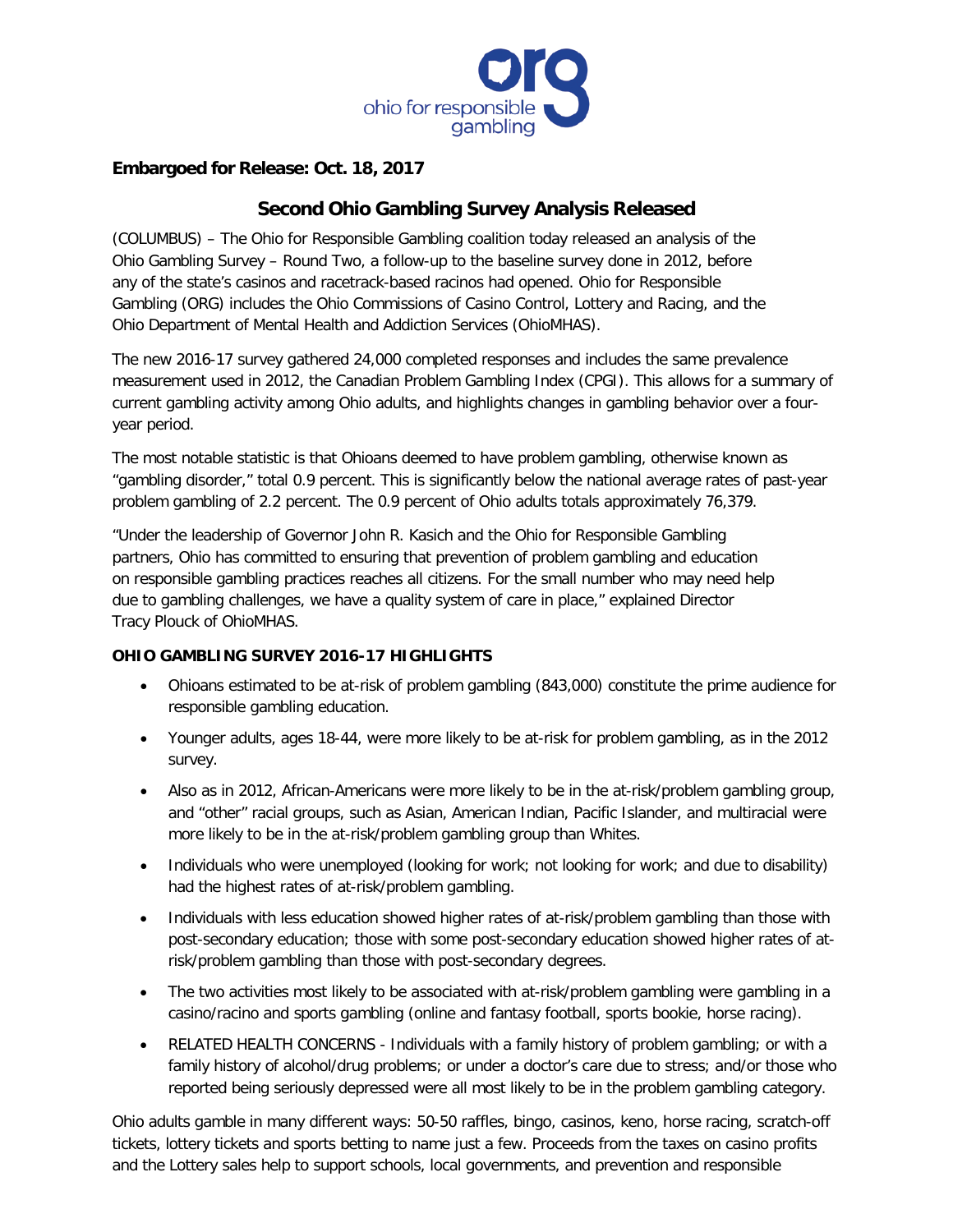gambling campaigns and programs. Funds from Ohio's taxes related to gambling revenues ensure that any Ohioan who needs treatment for gambling disorder can obtain care at no cost.

Youth and adults who do not gamble, or gamble but have not had any negative experiences from gambling, make up the main audience for prevention of problem gambling messaging and education in the state.

The ORG-sponsored "Get Set Before You Bet" campaign emphasizes the importance of knowing the odds, paying bills, not playing alone, and knowing how to get help for one's self or a loved one in trouble due to gambling. The campaign website [www.beforeyoubet.org](http://www.beforeyoubet.org/) offers extensive tools and resources, including a "Take the Quiz" feature that lets visitors rate their gambling activity on an at-risk scale. Nearly 30,000 Ohioans have taken the quiz to date.

The Ohio Problem Gambling Helpline is staffed 24/7 by trained referral specialists who can provide help in all areas of social service needs including counseling, financial assistance and health services. The helpline is run through the United Way of Greater Cleveland, which maintains an up-to-date referral database of health and human services to assist callers anywhere in Ohio.

If you or someone you know has a gambling problem, call the Ohio Problem Gambling Helpline at 1-800- 589-9966 or visit [www.beforeyoubet.org.](http://www.beforeyoubet.org/)

###

**CONTACTS:** Eric Wandersleben Ohio Department of Mental Health and Addiction Services 614-728-5090 [Eric.wandersleben@mha.ohio.gov](mailto:Eric.wandersleben@mha.ohio.gov)

> Danielle Frizzi-Babb Ohio Lottery Commission 216-774-5746 [Danielle.Frizzi-Babb@lottery.ohio.gov](mailto:Danielle.Frizzi-Babb@lottery.ohio.gov)

Jessica Franks Ohio Casino Control Commission (614) 914-2529 [Jessica.Franks@casinocontrol.ohio.gov](mailto:Jessica.Franks@casinocontrol.ohio.gov)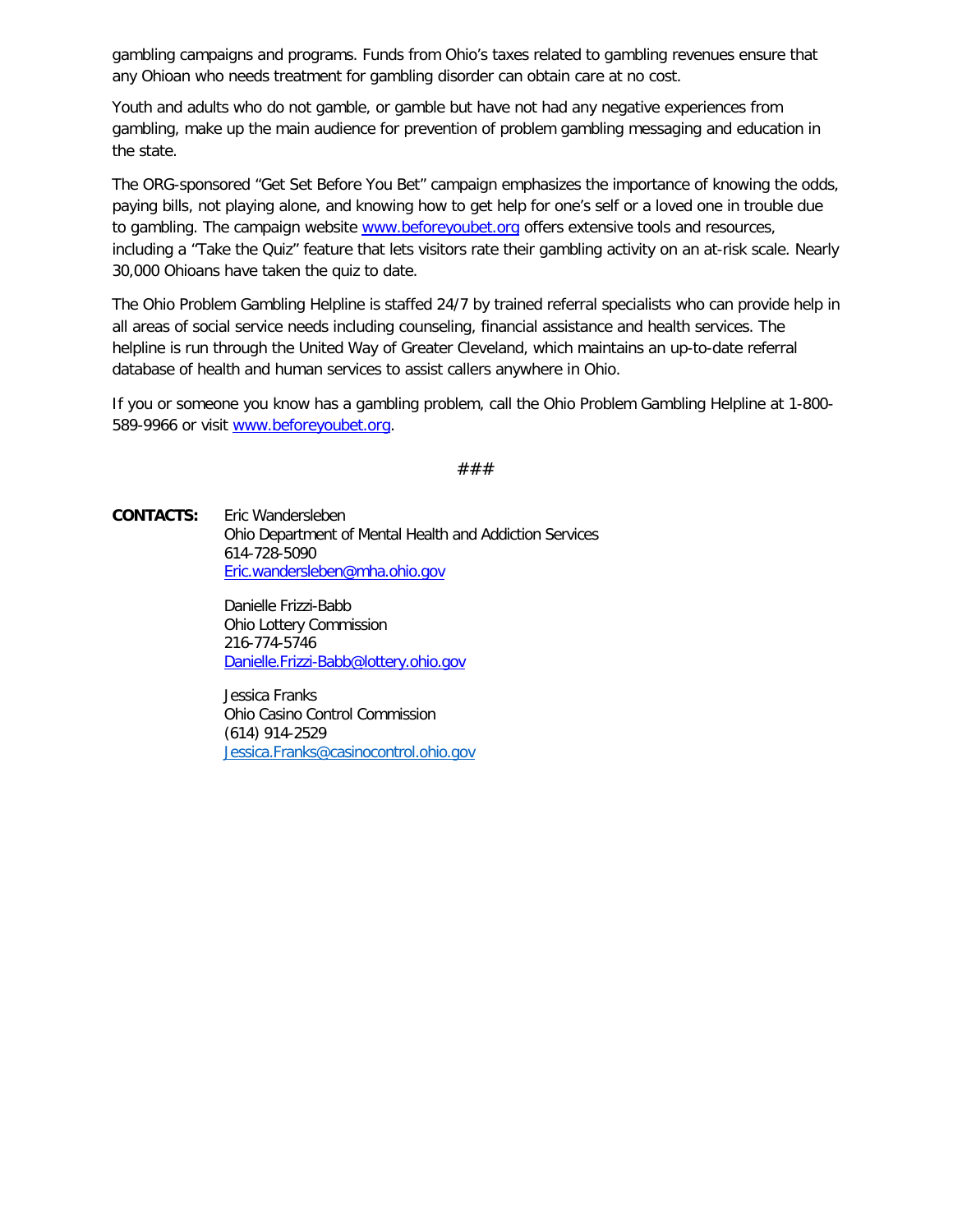Wrapping up its second year, the Ohio for Responsible Gambling "Be the 95%" campaign again won national awards for Public Awareness and Social Media at the National Conference on Problem Gambling. The campaign was also recognized by the National Public Health Information Coalition.

Providing tools and education for anyone who gambles or is concerned about a gambler, the campaign engages influencers of gamblers and the gamblers themselves.

# **HIGHLIGHTS**

- $\bullet$  122,000 website visits; 325,000 page views
- Nearly 30,000 online "Take the Quiz" sessions
- 3,700 Community Toolkit visits
- Facebook followers at 3,230, a 300% increase in '17
- $140+$  million estimated campaign impressions
- $\Rightarrow$  Increased by 35% the number of Ohioans screene for gambling disorder to more than 68,000.
- $\Rightarrow$  Increased the number of Ohioans diagnosed and/ treated for gambling disorder by 11% for a total 1,159.
- $\Rightarrow$  A total of 11 Ohio clinical supervisors have graduated from the first two cohorts of the Proble Gambling Treatment Supervision Fellowship Program.
- $\Rightarrow$  The Wright State University-developed Risky Business program to prevent risky behaviors, including gambling among youth, and creator Josephine Wilson, DDS, PhD, won the Jim Wuelfing Prevention Award at the 2017 National Conference on Problem Gambling. Creation of the Risky Business promising practice model was funded by ORG and the Montgomery County ADAMH Board.

# **MILESTONES for SFY 2017**

| ed  | ⇨             | Funded by ORG and developed by Prevention                                                        |
|-----|---------------|--------------------------------------------------------------------------------------------------|
|     |               | Action Alliance, Campus Cents is showing very                                                    |
| 'or |               | positive student feedback and pre- and post-                                                     |
| эf  |               | course impact. Participants scored an average of<br>50% on likelihood of using Personal Spending |
|     |               | Plan pre-course, and post-course likelihood                                                      |
|     |               | was 90%. Other learning modules showed                                                           |
| m!  |               | average increased scores of 10-22%, including                                                    |
|     |               | a 17% improvement on the Gambling module.                                                        |
|     |               | Campus Cents was created to help young adults                                                    |
|     |               | make smart decisions about money.                                                                |
|     | $\Rightarrow$ | Competed for and won the honor of hosting the                                                    |
| ١q  |               | 2018 National Conference on Problem Gambling                                                     |
| è   |               | at the Hilton in Cleveland July 18-21. To be co-                                                 |
|     |               | hosted by the Problem Gambling Network of                                                        |
|     |               | Ohio and Ohio for Responsible Gambling, the                                                      |

National Council on Problem Gambling is sponsor.





# **"Be the 95%" Problem Gambling Prevention and Responsible Gambling Campaign**

www.beforeyoubet.org

# **IMPACT OF FAMILY HEALTH HISTORY ON PROBLEM GAMBLING IN OHIO**

# **NON-PROBLEM AND PROBLEM Gambling 3df** Vey **Highlights - Ohio Gambling Survey**



- Adults who reported a family history of problem gambling were most likely to be in the at-risk/problem gambling group of 23.4%, compared to 11.9% of gamblers who did not report a family history of problem gambling.
- Individuals with at-risk/problem gambling were most likely, at 47.6%, to have reported that someone else in their families had a history of alcohol/drug problems. Of non-gamblers, 27.6% reported family alcohol/drug problems.
- Individuals who felt the urge to drink after a painful life event were most likely, at 35.1%, to be in the at-risk/ problem gambling group compared to those who did not feel the urge to drink. All gamblers were more likely to want to drink after a painful life event.
- Individuals who had the urge to use drugs or medications after a painful life event were most likely, at 14.8%, to be in the at-risk/problem gambling group compared to those who did not feel the urge to use drugs.
- Adults under a doctor's care due to stress were most likely, at 19.8%, to be in the at-risk/problem gambling group compared to those not under a doctor's care due to stress; those who reported being seriously depressed were also most likely, at 26.1%, to be in the at-risk/problem gambling group.



# **MONTHLY AVERAGE DOLLARS SPENT GAMBLING BY GAMBLING STATUS Monthly Average Dollars Spent Gambling by Gambling Status**

| <b>Type of</b><br>Gambling | <b>Gambling Status</b>  | <b>Mean</b> | <b>Median</b> | Min.-Max.    |
|----------------------------|-------------------------|-------------|---------------|--------------|
| Lottery                    | Non-Problem Gambler     | \$20.38     | \$10.00       | $$0-$2,200$  |
|                            | At-Risk/Problem Gambler | \$86.78     | \$26.00       | $$0-$10,020$ |
|                            | Non-Problem Gambler     | \$32.49     | \$10.00       | $$0-$30,000$ |
| Other                      | At-Risk/Problem Gambler | \$210.11    | \$30.00       | $$0-$50,200$ |
|                            | Non-Problem Gambler     | \$77.95     | \$11.00       | $$0-$20,000$ |
| <b>Sports</b>              | At-Risk/Problem Gambler | \$287.38    | \$40.00       | $$0-$26,040$ |
| Casino/                    | Non-Problem Gambler     | \$143.56    | \$40.00       | $$0-$25,230$ |
| Racino                     | At-Risk/Problem Gambler | \$546.03    | \$125.00      | $$0-$80,220$ |

\*Values larger than \$1,000,000 were not included in the analysis.

 $\ast\ast$  Stock Market/Day-Trading was also included in the survey but was not included on this chart due to the small respondent size.



# **Services SFY 2017-18**





\*Graph represents 100% of all Ohio adults who gamble.

\*\*Stock market and Sports gambling were included in "Other Gambling" in 2012 due to the smaller sample size.

4